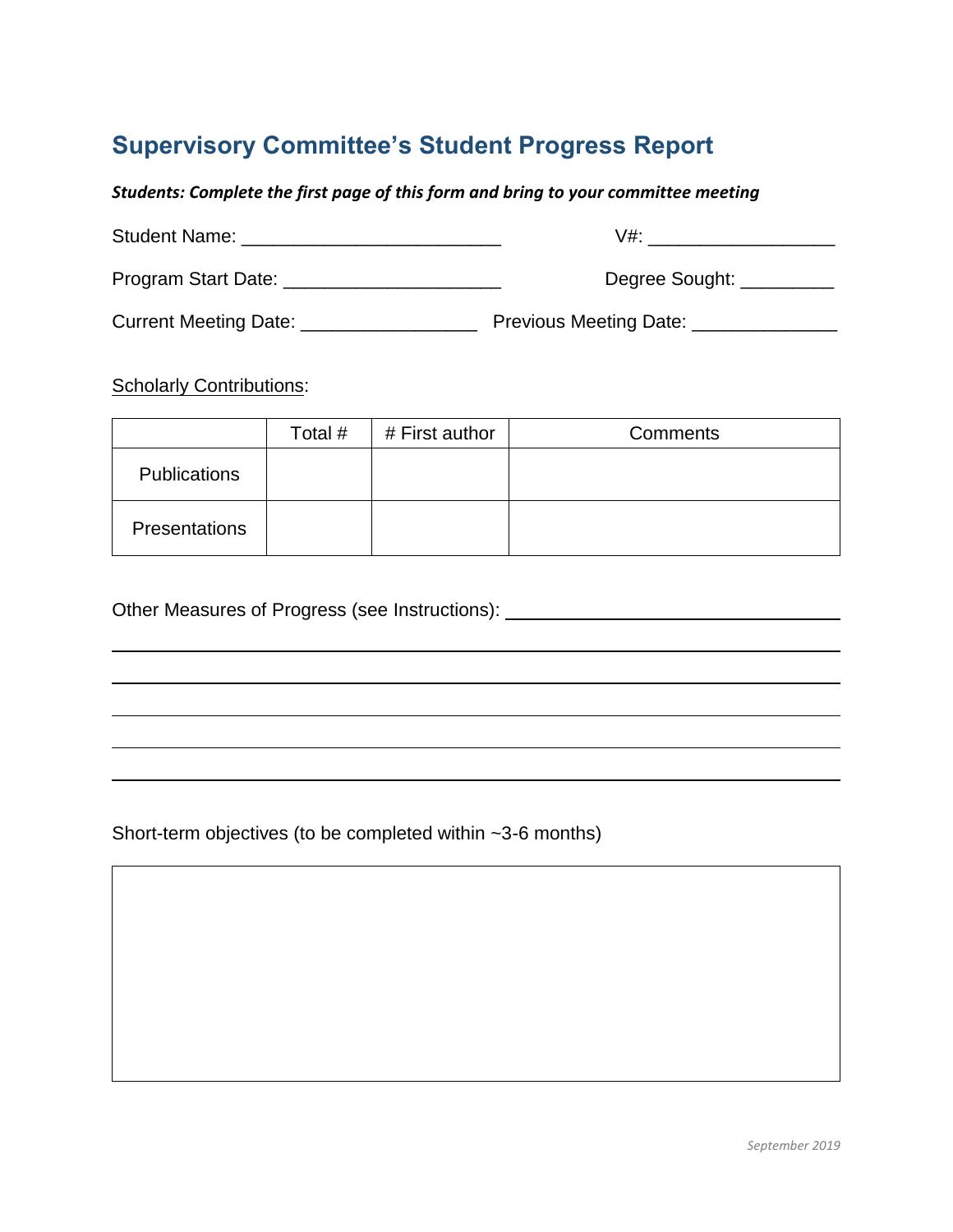Long-term objectives (to be completed within 6-12 months)

| <b>Progress Recommendations:</b>      | Yes    | N <sub>o</sub> | N/A |
|---------------------------------------|--------|----------------|-----|
| Transfer to PhD Program               | П      | П              | П   |
| Proceed to Candidacy Exam             | П      | П              | П   |
| <b>Approval of Requested Elective</b> | П      | П              | П   |
| <b>Coursework Complete</b>            | П      | □              | П   |
| <b>Write Thesis</b>                   | $\Box$ |                |     |

Evaluation of Progress (check one; see definitions below):

| $\square$ Excellent | $\square$ Good | □ Needs Improvement | □ Unsatisfactory |
|---------------------|----------------|---------------------|------------------|
|---------------------|----------------|---------------------|------------------|

| <b>Excellent</b>              | The student has met/exceeded all expectations and made exceptional<br>progress on identified experimental timeline                                                                          |
|-------------------------------|---------------------------------------------------------------------------------------------------------------------------------------------------------------------------------------------|
| Good                          | The student has met most expectations and has made significant progress on<br>the identified experimental timeline                                                                          |
| Needs  <br><b>Improvement</b> | The student has met some but struggles to meet most expectations and<br>experimental progress is below what is reasonably expected                                                          |
| <b>Unsatisfactory</b>         | The student has not met expectations and/or the student has committed a<br>serious Code of Conduct violation. Should such a violation arise, a student<br>may be expelled from the program. |